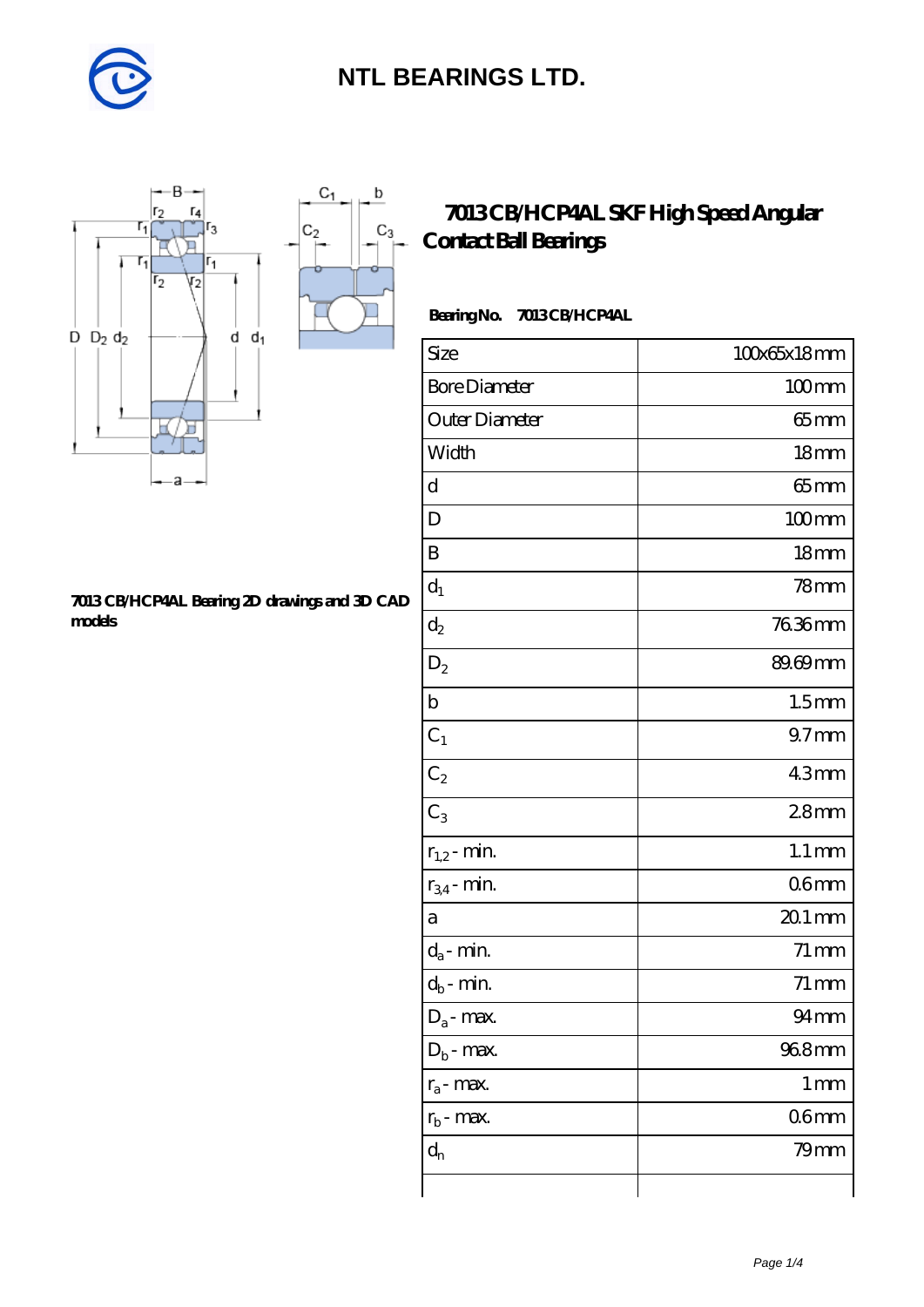

| Basic dynamic load rating-<br>С          | 156kN               |
|------------------------------------------|---------------------|
| Basic static load rating - $C_0$         | 129kN               |
| Fatigue load limit - P <sub>u</sub>      | 055kN               |
| Limiting speed for grease<br>lubrication | $22000$ r/min       |
| Limiting speed for oil<br>lubrication    | 34000mm/min         |
| Ball - $D_w$                             | $7.144$ mm          |
| $Ball - z$                               | 27                  |
| $G_{ref}$                                | 549cm3              |
| Calculation factor - $f_0$               | 9.7                 |
| Preload class $A - G_A$                  | 49 <sub>N</sub>     |
| Preload class $B - G_B$                  | 98 <sub>N</sub>     |
| Preload class $C$ - $G_C$                | 295N                |
| Calculation factor - f                   | 1.07                |
| Calculation factor - f                   | 1                   |
| Calculation factor - f <sub>2A</sub>     | 1                   |
| Calculation factor - $f_{2B}$            | 1.02                |
| Calculation factor - $f_{\chi}$          | 1.05                |
| Calculation factor - $f_{HC}$            | 1.01                |
| Preload class A                          | 45N/micron          |
| Preload class B                          | 59N/micron          |
| Preload class C                          | 94N/micron          |
| $d_1$                                    | 78mm                |
| $d_2$                                    | 76.36mm             |
| $D_2$                                    | 89.69mm             |
| $C_1$                                    | 97 <sub>mm</sub>    |
| $C_2$                                    | 43mm                |
| $C_3$                                    | 28 <sub>mm</sub>    |
| $r_{1,2}$ min.                           | $1.1 \,\mathrm{mm}$ |
|                                          |                     |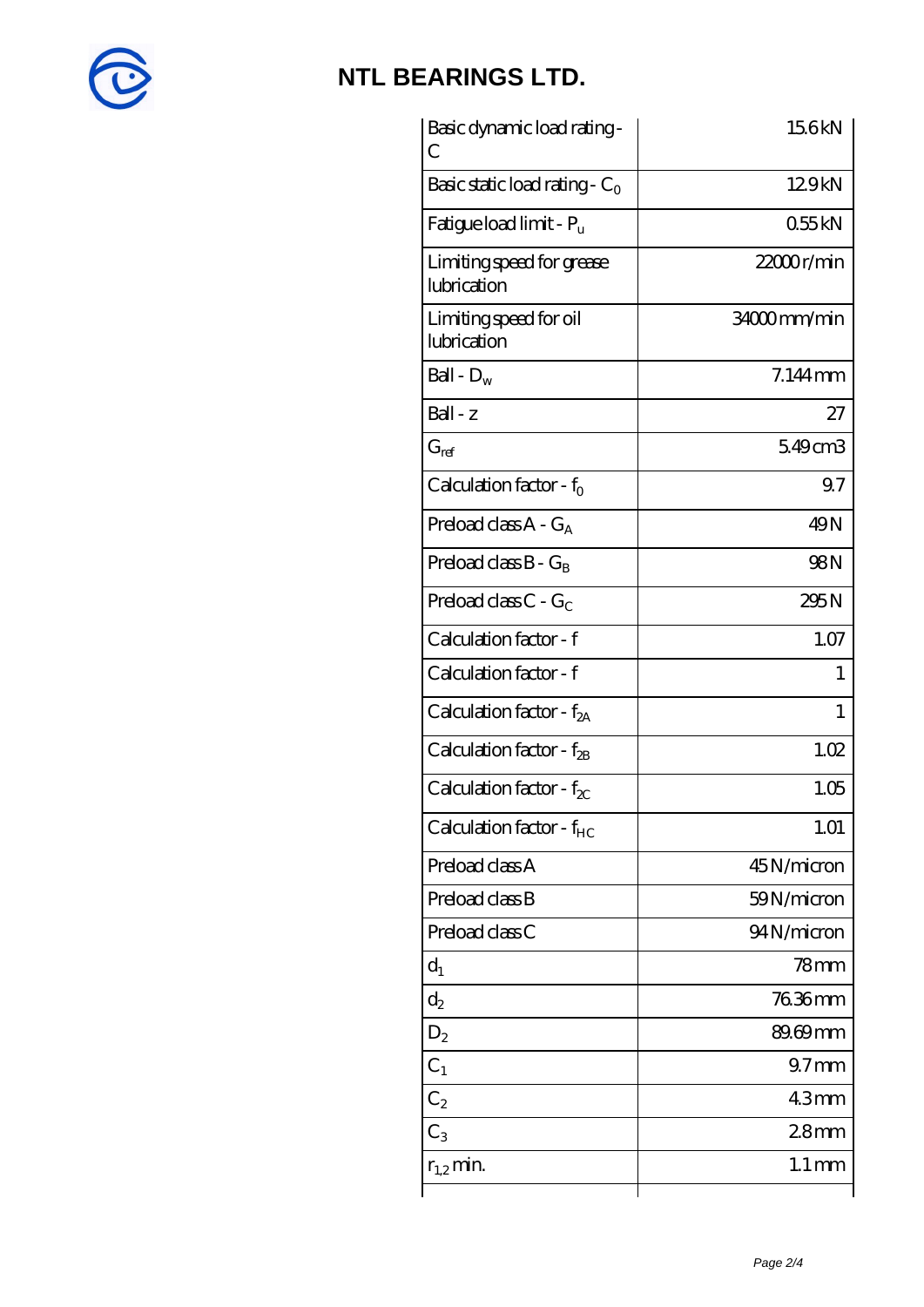

| $r_{34}$ min.                               | 06 <sub>mm</sub>   |
|---------------------------------------------|--------------------|
| $d_a$ min.                                  | $71 \,\mathrm{mm}$ |
| $d_b$ min.                                  | $71 \,\mathrm{mm}$ |
| $D_a$ max.                                  | $94 \text{mm}$     |
| $Db$ max.                                   | 968mm              |
| $r_a$ max.                                  | $1 \,\mathrm{mm}$  |
| $rb$ max.                                   | 06 <sub>mm</sub>   |
| $d_{n}$                                     | $79$ mm            |
| Basic dynamic load rating C                 | 19.9kN             |
| Basic static load rating $C_0$              | 21.6kN             |
| Fatigue load limit Pu                       | 055kN              |
| Attainable speed for grease<br>lubrication  | 22000r/min         |
| Attainable speed for oil-air<br>lubrication | 34000r/min         |
| Ball diameter $D_w$                         | 7.144mm            |
| Number of balls z                           | 27                 |
| Reference grease quantity<br>$G_{ref}$      | $549 \text{cm}^3$  |
| Preload class $A G_A$                       | 49N                |
| Static axial stiffness, preload<br>classA   | $45N/\mu$ m        |
| Preload class $BG_B$                        | 98N                |
| Static axial stiffness, preload<br>classB   | $59N/\mu$ m        |
| Preload class C $G_C$                       | 295N               |
| Static axial stiffness, preload<br>classC   | 94N/μ m            |
| Calculation factor f                        | 1.07               |
| Calculation factor $f_1$                    | $\mathbf{I}$       |
| Calculation factor $f_{2A}$                 | 1                  |
| Calculation factor $f_{\rm 2B}$             | 1.02               |
| Calculation factor $f_{\chi}$               | 1.05               |
| Calculation factor $f_{HC}$                 | 1.01               |
|                                             |                    |